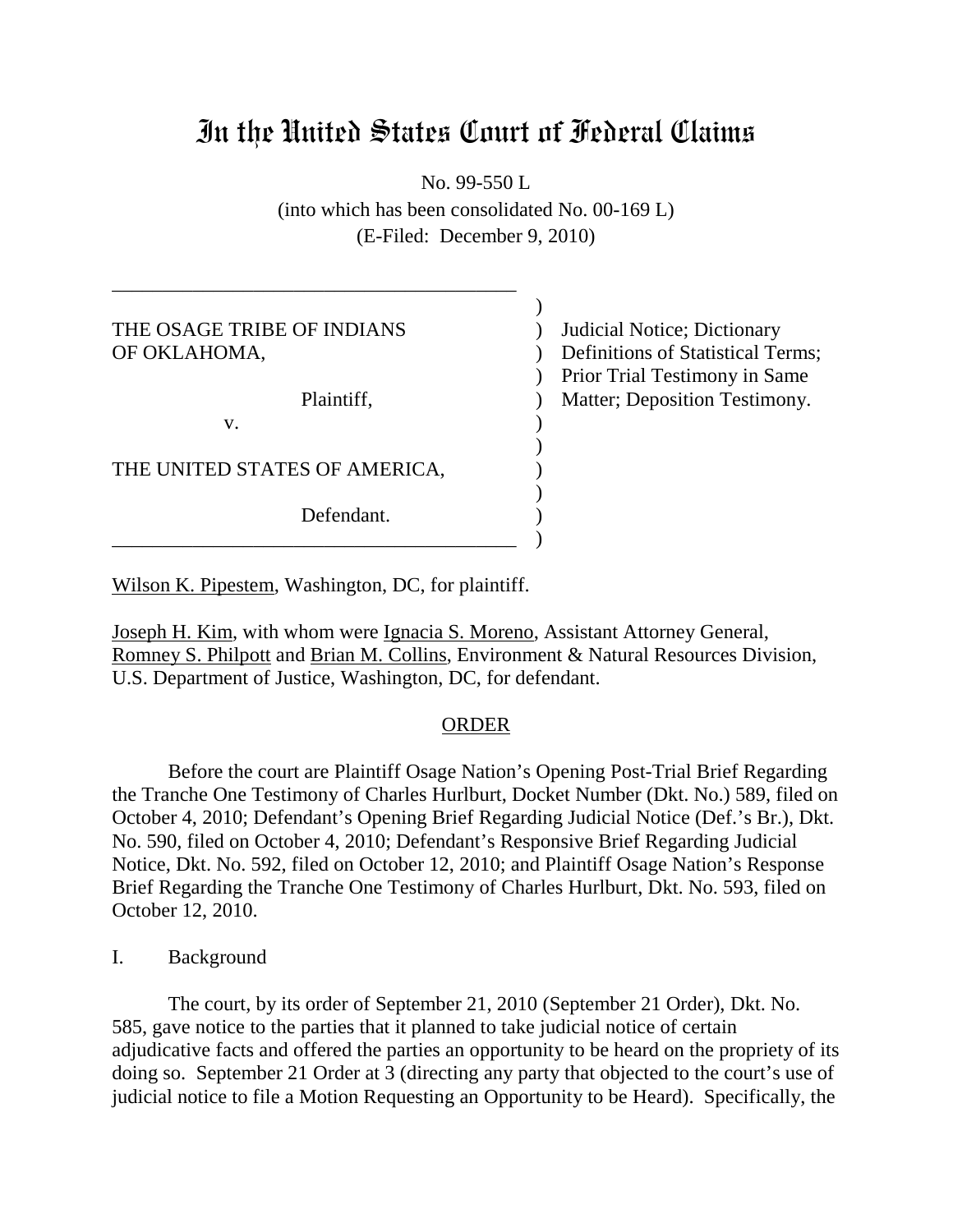court notified the parties that it intended to use several definitions of basic statistical terms drawn from statistical dictionaries:

(1) The court has consulted B.S. Everitt, The Cambridge Dictionary of Statistics (2d ed. 2002) to define the term "outlier" and to determine the meaning of the [phrase] "Extreme Studentized Deviate Test."

(2) The court has consulted Graham Upton & Ian Cook, A Dictionary of Statistics (2d ed. rev. 2008) to define the term "outlier" and to determine the meaning of the "Grubb's Test" or "Grubbs' Rule."

(3) The court has consulted Yadolah Dodge, The Oxford Dictionary of Statistical Terms (2003) to determine the meaning of the "Grubb's Test" or "Grubbs' Rule" and the "Extreme Studentized Deviate Test."

September 21 Order at 2. The court also notified the parties that it intended to take judicial notice of certain testimony given by one of defendant's expert witnesses, Mr. Charles Hurlburt, in an earlier proceeding in the case:

(4) The court notices the following Tranche One trial testimony of Mr. Charles Hurlburt:

Defendant's Counsel: To the best of your recollection when did companies start offering bonuses?

Mr. Hurlburt: [The Osage Agency] began seeing a great deal of competition in . . . about 1988, '89, '90 . . . . After the calamitous price fall in '86 and '87 prices kind of edged back up slowly. We saw companies that would provide extra service. We saw companies that just wanted to just pay extra for the oil.

September 21 Order at 2-3 (quoting 2006 Trial Transcript 1056:24-1057:9).

Pursuant to the court's September 21 Order, defendant requested an opportunity to be heard "out of an abundance of caution, and because the Sept. 21 Order does not reveal the reasons for judicial notice . . . ." Defendant's Motion Requesting an Opportunity to be Heard (defendant's Motion or Def.'s Mot.), Dkt. No 586, at 1. Defendant noted that defendant had "only been able to obtain a newer edition of the first of the three referenced dictionaries, an older edition of the second referenced dictionary, and the third referenced dictionary." Id. at 2 n.1. In defendant's Motion, which focused on the court's use of the dictionary definitions, defendant requested "further detail regarding the [c]ourt's intended use of judicial notice, and further proceedings in light of the same." Id. at 4.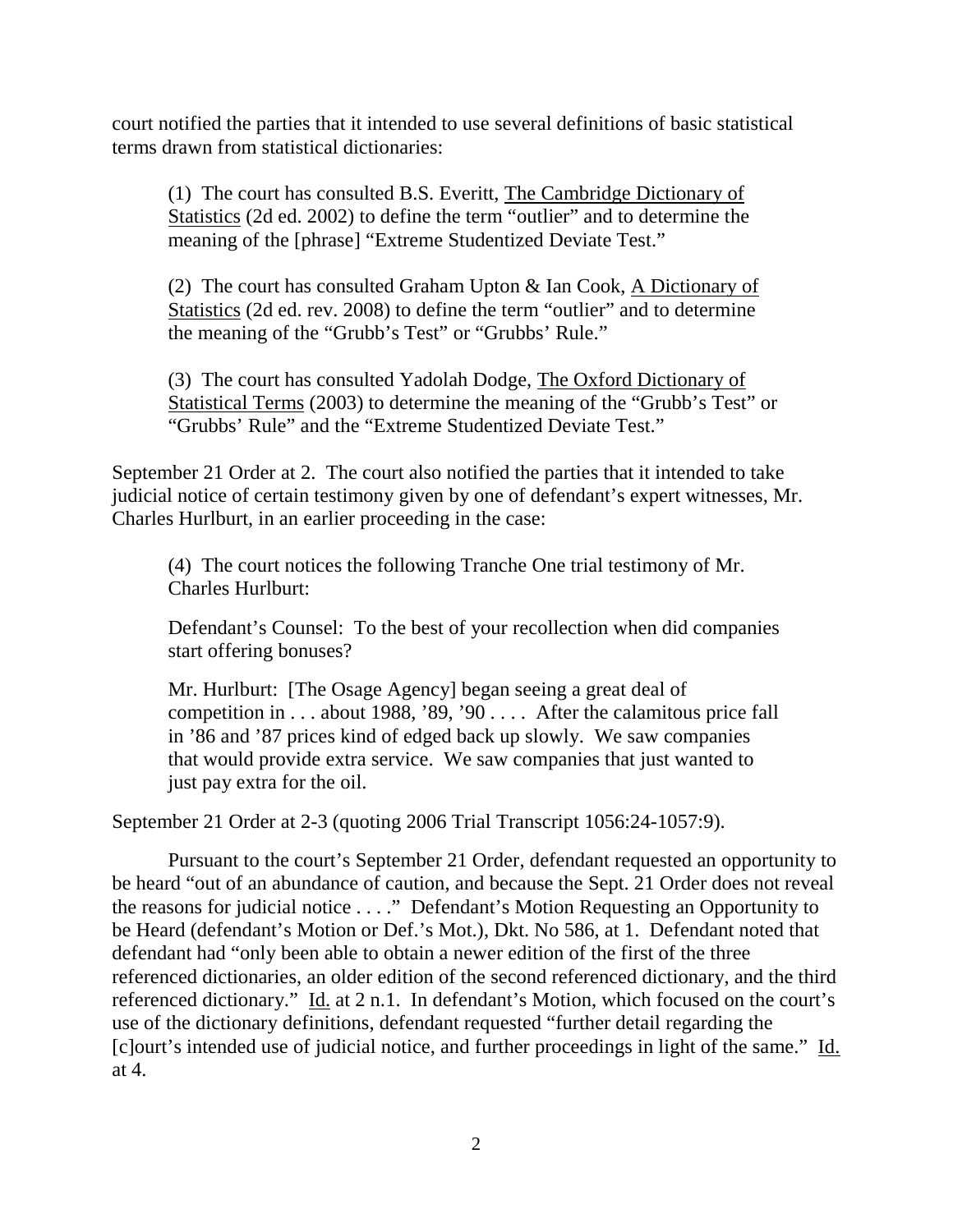In response to defendant's Motion, the court, by its order of September 29, 2010 (September 29 Order), Dkt. No. 587, set out a briefing schedule on the issue of judicial notice and provided the parties with the following "further detail," which included the definitions the court intended to use:

(1) The court has consulted B.S. Everitt, The Cambridge Dictionary of Statistics (2d ed. 2002) (Cambridge Dictionary) and Graham Upton & Ian Cook, A Dictionary of Statistics (2d ed. rev. 2008) to define the term "outlier." The Cambridge Dictionary, at 274, defines an outlier as "[a]n observation that appears to deviate markedly from the other members of the sample in which it occurs." A Dictionary of Statistics, at 286, defines an outlier as "[a]n observation that is very different to other observations in a set of data." The court consults these sources better to understand the parties' dispute regarding Mr. [Ronnie] Martin's "outlier analysis." See Plaintiff Osage Nation's Post-Trial Brief, Dkt. No. 571, at 6-7; Defendant's Opening Post-Trial Brief for Trial Beginning June 30, 2010, Dkt. No. 569, at 15; Defendant's Responsive Post-Trial Brief for Trial Beginning June 30, 2010, Dkt. No. 573, at 10-11.

(2) At trial, Mr. [Daniel] Reineke testified that "[i]f one is to exclude the data[,]  $\ldots$  a mean and a standard deviation calculation is necessary." Tr. 368:18-21. When prompted by the court for the basis of his opinion, Mr. Reineke responded: "Accept[ed] statistical practices, where you use . . . the Grooms method or the EDS method or any of those methods that actually determine how to exclude data from a data set." Tr. 368:23-369:1. The court consults the following sources as a means of understanding the terms used in the foregoing testimony of Mr. Reineke.

With respect to Mr. Reineke's reference to the "Grooms method," the court understands Mr. Reineke to be referring to the Grubbs' Test. Compare Tr. 320:9-11 (Mr. Reineke) (referring to "the Grubb's method") with June 30, 2010 EDR 6:40:08-6:40:10 (referring to a method that, in the recording, sounds like "Groom's method"). The court consults  $\underline{A}$ Dictionary of Statistics and Yadolah Dodge, The Oxford Dictionary of Statistical Terms (2003) (Oxford Dictionary) for the meaning of the Grubb's Test. A Dictionary of Statistics, at 287, defines the Grubb's Test as a statistical method used to identify outliers when the data falls within a normal distribution. The Oxford Dictionary, at 175, defines the "Grubbs' rule" as "[a] criterion for the rejection of outlying large observations."

With respect to Mr. Reineke's reference to the "EDS method," the court understands Mr. Reineke to be referring to the ESD (Extreme Studentized or Standardized Deviate) Test. The court consults the Cambridge Dictionary, at 232, for the meaning of the ESD test: a method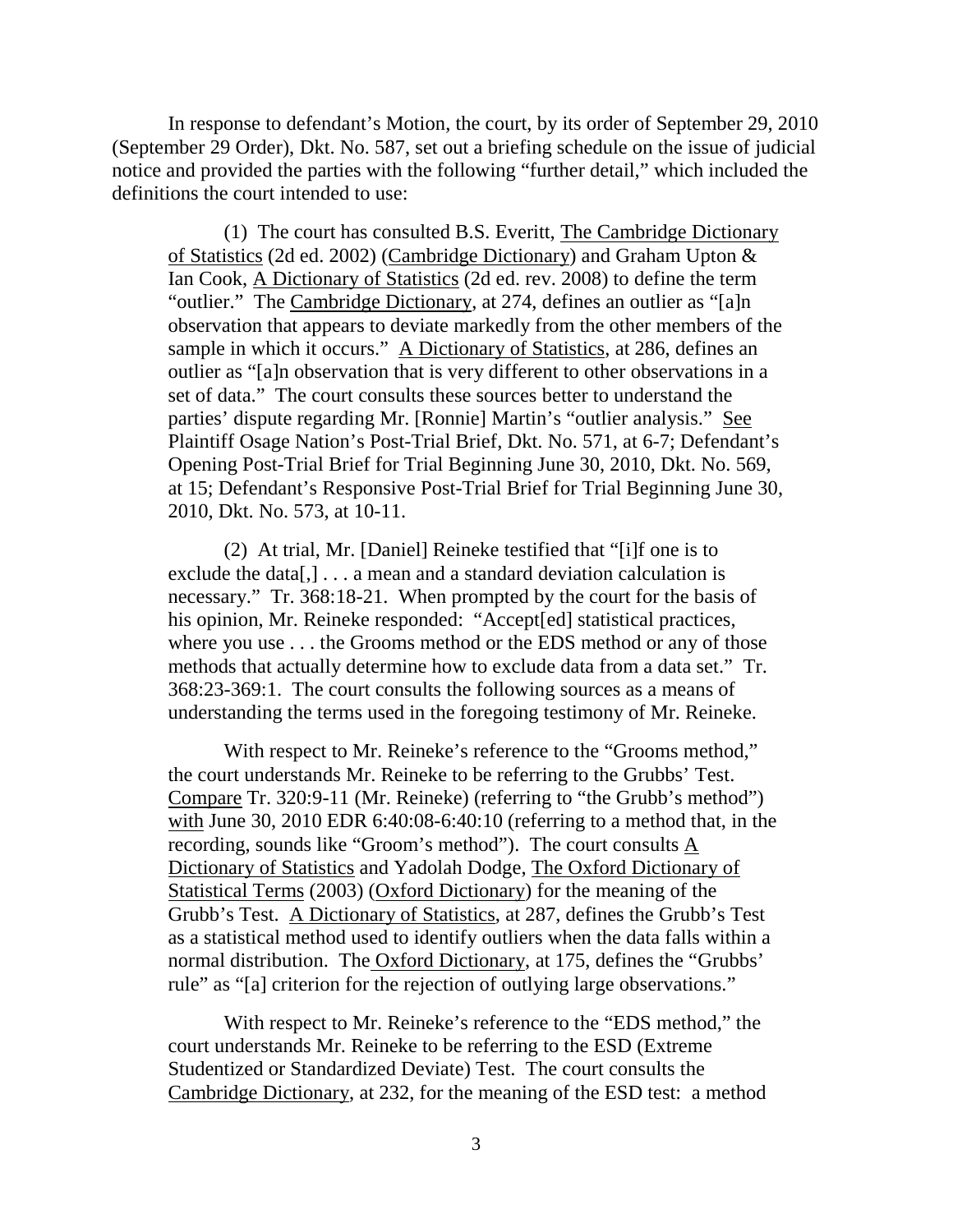of "detecting multiple outliers in a sample." The court also consults the Oxford Dictionary, at 143, for the ESD equation.

September 29 Order at 1-2. Noting that "[d]efendant's Motion does not specifically reference the court's judicial notice of Mr. Hurlburt's 2006 testimony," the court directed that briefing was to address the question of "whether the court may or may not rely on the Hurlburt testimony for the truth of the matters asserted." Id. at 2.

By an additional order filed September 30, 2010 (September 30 Order), Dkt. No. 588, the court "[i]n further response to [d]efendant's Motion" advised the parties that:

The court has consulted Graham Upton & Ian Cook, A Dictionary of Statistics 286 (2d ed. rev. 2008) for the proposition that "[v]arious indicators are used to identify outliers. One is that an observation has a value that is more than 2.5 standard deviations from the mean." A Dictionary of Statistics defines standard deviation as "[t]he square root of the variance," id. at 370, which is defined as "[a] measure of the variability of a set of data," id. at 401.

September 30 Order at 1.

# II. Discussion

Defendant argues that "although this [c]ourt may take judicial notice of dictionary definitions or prior trial testimony under Rule 201 of the Federal Rules of Evidence, because both trial and post-trial briefing have closed, there remains a potential issue of prejudice to defendant. Or, as Weinstein's phrased it, 'considerations of fairness or due process.'" Def.'s Br. 1 (quoting Weinstein's Federal Evidence (Weinstein's Federal Evidence) § 201.32[1] (Joseph M. McLaughlin ed., 2d ed. 2010)). Having given due consideration to the arguments set out in defendant's briefing, the court concludes that taking judicial notice of the matters it indicated to the parties is consistent with Rule 201 of the Federal Rules of Evidence (Rule 201) and satisfies considerations of fairness and due process.

A. Testimony in Prior Proceedings in Same Matter

As the court stated in its September 21 Order, the court has the authority under Rule 201 to take judicial notice of an adjudicative fact that is "not subject to reasonable dispute" such that it is "capable of accurate and ready determination by resort to sources whose accuracy cannot reasonably be questioned." September 21 Order at 1 (quoting Fed. R. Evid. 201(b)).

"It is settled, of course, that the courts, trial and appellate, take notice of their own respective records in the present litigation, both as to matters occurring in the immediate trial, and in previous trials and hearings." McCormick on Evidence § 330 (Kenneth S.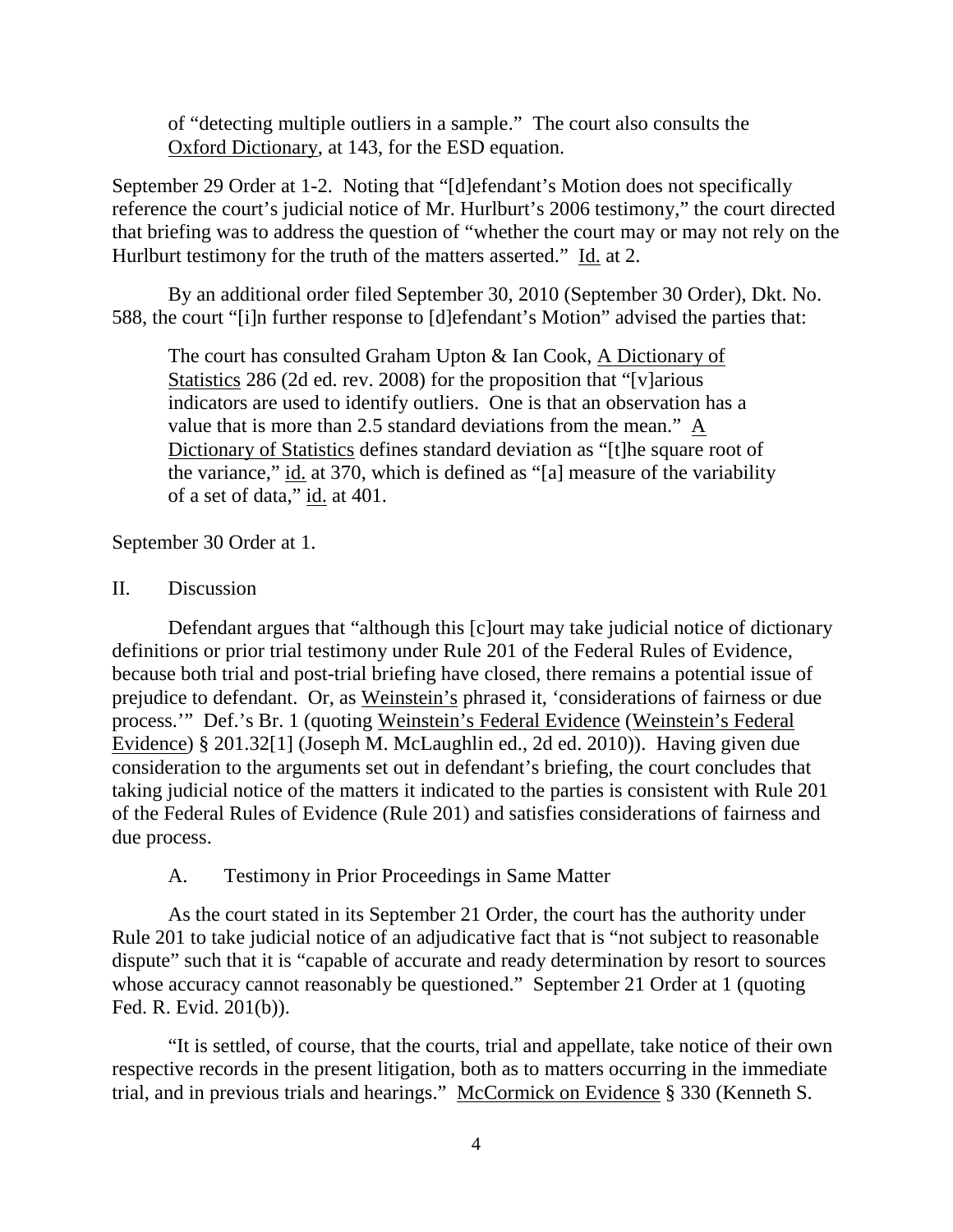Broun, ed. 6th ed. 2006). Further, courts often take judicial notice of prior filings and proceedings in previous litigation before the court between the same parties. See, e.g., Shuttlesworth v. City of Birmingham, 394 U.S. 147, 157 (1969) ("[W]e may properly take judicial notice of the record in that litigation between the same parties who are now before us."); Biomedical Patent Mgmt. Corp. v. California, 505 F.3d 1328, 1331 n.1 (Fed. Cir. 2007) (finding that the district court did not abuse its discretion by taking judicial notice of court filings from prior litigation between the parties); United States v. Author Servs., Inc., 804 F.2d 1520, 1523 (9th Cir. 1986) ("It is well established that a court may take judicial notice of its own records."); Green v. Warden, U.S. Penitentiary, 699 F.2d 364, 369 (7th Cir. [1](#page-4-0)983). Defendant does not argue otherwise. $<sup>1</sup>$ </sup>

In its September 21 Order, the court informed the parties that it intended to take judicial notice of an exchange between Mr. Hurlburt and defendant's counsel at an earlier proceeding in this litigation. See September 21 Order at 2-3. The proceedings in this litigation have been divided for clarity. The exchange took place during a 2006 trial before this court on the issues of liability and damages with respect to certain months at issue. The court takes judicial notice of Mr. Hurlburt's testimony to give context to testimony given by defendant's expert witness during the June 30, 2010 trial.

In addition to being well-established judicial practice for the court to take notice of prior proceedings in a closely related matter between the same parties, Mr. Hurlburt's testimony, being from an earlier proceeding in the same action as the current matter, may more properly be considered part of the record currently before the court. As defendant acknowledges, "[I]t is not even clear that concepts of judicial notice apply to such prior Tranche One testimony." Def.'s Br. 2. Although the court may not have been required to take judicial notice of Mr. Hurlburt's testimony in order to consider it in the current proceedings, for purposes of efficiency and judicial economy, the court provided the parties notice that it intended to take judicial notice of Mr. Hurlburt's testimony and an opportunity to be heard.

## B. Dictionary Definitions of Statistical Terms

Pursuant to Rule 201, the court consulted dictionaries for the definition of several statistical terms used by expert witnesses and discussed by the parties in briefing without full definition. See, e.g., September 29 Order at 1 (consulting dictionaries for a definition of the word "outlier"); id. at 2 ("The court consults the Cambridge Dictionary, at 232, for the meaning of the ESD test: a method of 'detecting multiple outliers in a sample'") (citation omitted). The dictionaries also helped the court to determine what an expert witnesses has said when the recording of testimony was unclear or when the expert

<span id="page-4-0"></span><sup>&</sup>lt;u>1</u> <sup>1</sup>Defendant acknowledges that "the [c]ourt may rely on the identified 'Hurlburt testimony for the truth of the matters asserted' if this simply means accepting his testimony as true. Defendant certainly does not contend otherwise." Defendant's Opening Brief Regarding Judicial Notice (Def.'s Br.), Docket Number (Dkt. No.) 590, at 2.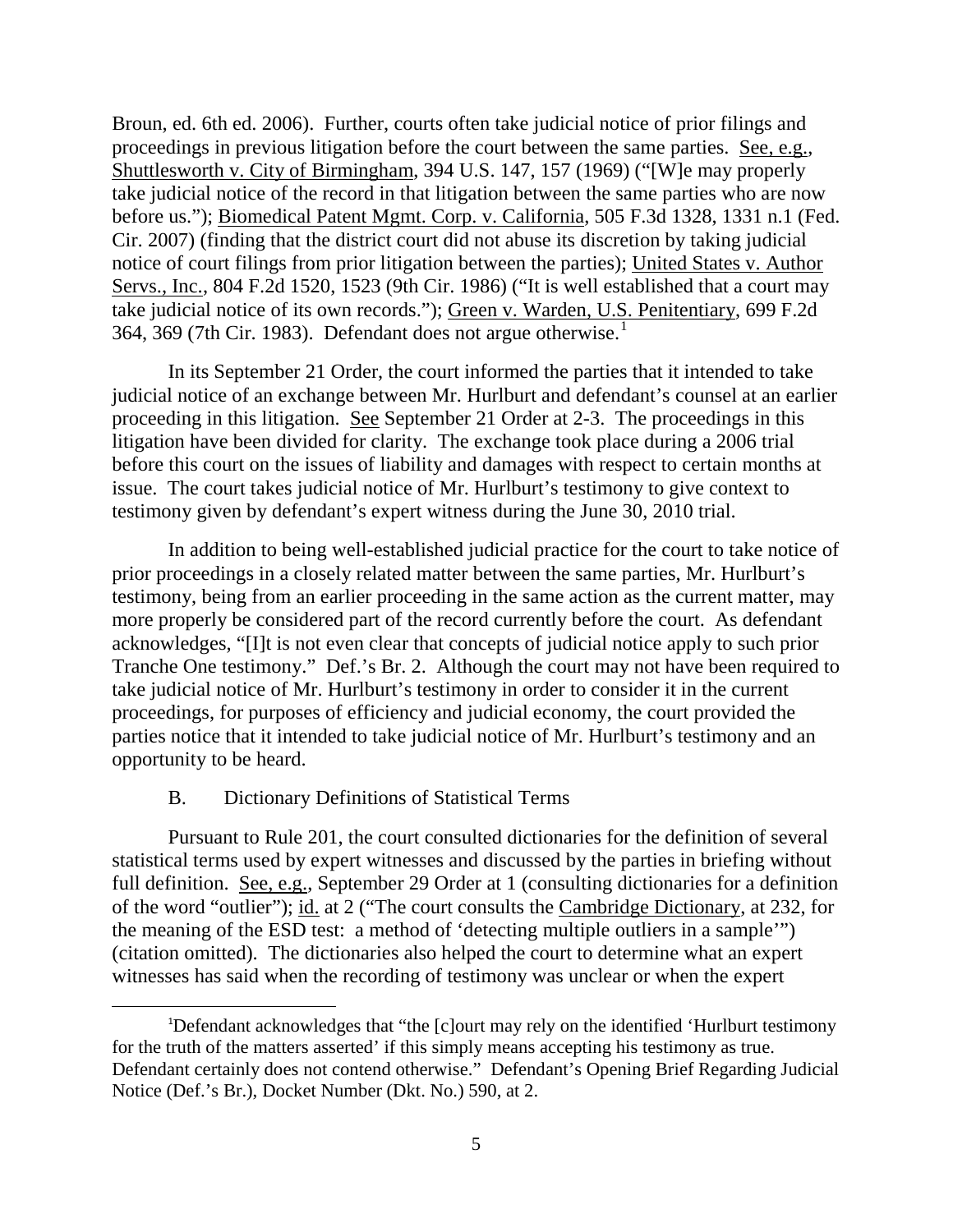witnesses may have been misquoted in the transcripts of testimony. See, e.g., id. at 2 (concluding that when Mr. Reineke referred to what sounded like the "Groom's method," he was referring to the "Grubbs' rule," which one dictionary defines as "[a] criterion for the rejection of outlying large observations.").

Taking judicial notice of dictionaries and encyclopedias for definitions of terms used by parties and witnesses is a well-established practice that predates the Federal Rules of Evidence. See, e.g., Werk v. Parker, 249 U.S. 130, 132-33 (1919) (holding that the Circuit Court of Appeals "was justified in taking judicial notice of facts that appeared so abundantly from standard works accessible in every considerable library" including "the British Encyclopedia . . . [and] the Standard Dictionary of 1894"); B.V.D. Licensing Corp. v. Body Action Design, Inc., 846 F.2d 727, 728 (Fed. Cir. 1988) (stating that courts may consult dictionaries and encyclopedias when taking judicial notice of facts). Courts often take judicial notice of definitions in more specialized reference books when the terminology used belongs to a particular profession or academic discipline. For instance, to determine the definition of accounting terms and the nature of certain accounting practices, the United States Court of Appeals for the Federal Circuit has taken judicial notice of explanations in accounting texts. See, e.g., Urbanek v. United States, 731 F.2d 870, 873 n.3 (Fed. Cir. 1984); Marquardt Co. v. United States, 822 F.2d 1573, 1578 (Fed. Cir. 1987). Judicial notice of a well-established scientific or mathematic theories may at times be appropriate. See, e.g., Daubert v. Merrell Dow Pharms., Inc., 509 U.S. 579, 593 n.11 (1993) ("Indeed, theories that are so firmly established as to have attained the status of scientific law, such as the laws of thermodynamics, properly are subject to judicial notice . . . ."). Certain basic terms such as "outlier" are sufficiently well-established and elementary to scholars of statistics that defendant's expert witness did not stop to define them. To take judicial notice of the definition of such terms used by the parties and their witnesses is consistent with both longstanding judicial practice and with the requirements of the Federal Rules of Evidence.

#### C. Considerations of Fairness or Due Process

Defendant acknowledges that "this [c]ourt may take judicial notice of dictionary definitions or prior trial testimony under Rule [2](#page-5-0)01 of the Federal Rules of Evidence,"<sup>2</sup> but argues that "considerations of fairness or due process" require the court to disclose additional information about its use of judicial notice. Def.'s Br. 1 (quoting Weinstein's Federal Evidence § 201.32[1]). In the court's view, neither general considerations of fairness or due process nor the specific concerns defendant raises require the court to provide additional information.

Rule 201 directs that a party "is entitled upon timely request to an opportunity to be heard as to the propriety of taking judicial notice and the tenor of the matter noticed."

<span id="page-5-0"></span> $\overline{\phantom{a}}$ Examining the definition the court plans to use, defendant also concludes that "the referenced definitions of 'outlier' fully support Mr. Martin's use of the term . . . ." Def.'s Br. 3.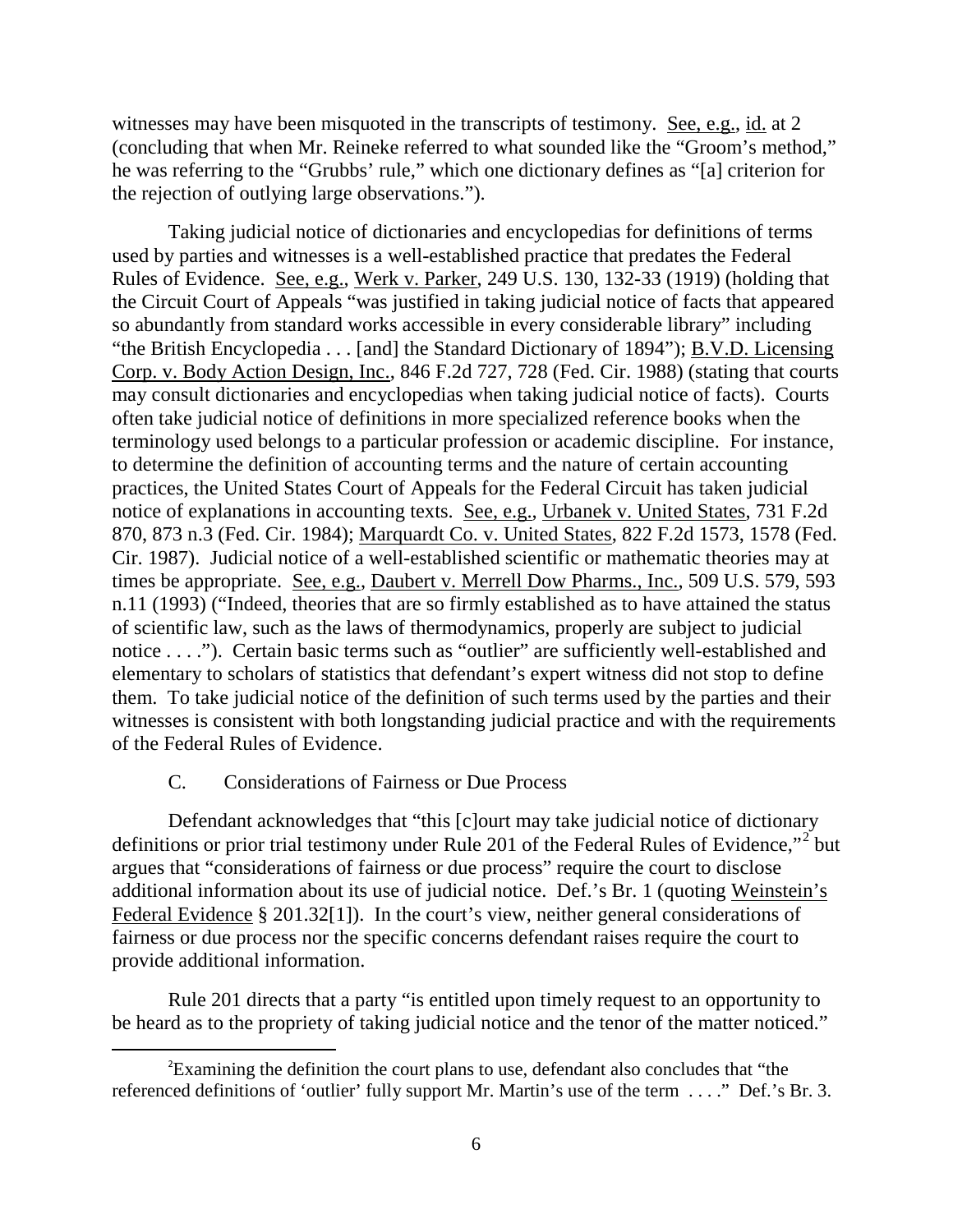Fed. R. Evid. 201(e). However, "[O]nly a rare case insists that a judge must notify the parties before taking judicial notice of a fact on his own motion, and some authorities suggest that such a requirement is needless." McCormick on Evidence § 333. "In the absence of prior notification, the request may be made after judicial notice has been taken." Fed. R. Evid. 201(e). It is out of an abundance of caution that the court alerted the parties to its intention to take judicial notice, a practice that in this context is fairly uncontroversial. In its briefing, defendant identified several fairness-related concerns. The court concludes that each has been adequately addressed.

Defendant argues that the court has failed to reveal the "tenor" of the matter noticed. Def.'s Br. 2. However, it is the role of the parties, not the court, to characterize the "tenor of the matter noticed." The court has indicated the dictionaries it intends to consult and the definitions it intends to use.<sup>[3](#page-6-0)</sup> See September 29 Order at 1-2; September 30 Order at 1. The court has advised the parties of the prior testimony of which it intends to take notice. See September 29 Order at 2. Defendant has the information required to gauge the tenor of the matter of which the court intends to take notice. Rule 201 requires the court to provide the parties notice and an opportunity to be heard if they find the tenor of the matter noticed objectionable. See Fed. R. Evid. 201(e). The court has provided the parties with notice, as well as two rounds of briefing in which to be heard.

Similarly, defendant contends that the court has not sufficiently identified the adjudicative facts to be noticed. Def.'s Br. 2. The court has specifically indicated the definitions and prior testimony of which it intends to take notice. Adjudicative facts are "those to which the law is applied in the process of adjudication. They are the facts that normally go to the jury in a jury case. They relate to the parties, their activities, their properties, their businesses." Fed. R. Evid. 201 advisory committee's note (quoting Kenneth Davis, Administrative Law Treatise, 353 (1958)). The court has indicated the adjudicative facts of which it intends to take notice: the definitions and prior testimony. Defendant cites no authority for its contention that the court must parse these adjudicative facts further into the "specific 'matters" that are to be noticed or explain the conclusions it plans to draw.<sup>[4](#page-6-1)</sup> See Def.'s Br. 2. Some courts have stated a concern that when judicial

<span id="page-6-0"></span> $\overline{\phantom{a}}$ <sup>3</sup>In light of defendant's objection that defendant had not been able to secure the correct editions of the statistical dictionaries the court intends to use, the court reproduced the relevant language in its orders. Order of September 29, 2010, Dkt. No. 587, at 1-2; Order of September 30, 2010, Dkt. No. 588, at 1.

<span id="page-6-1"></span><sup>4</sup> Defendant similarly argues that the court is required to disclose "what use may be made of this judicial notice," or whether the court will use the judicially noticed facts to "evaluate the credibility of one or more trial witnesses" or to help determine if a particular statistical test should be applied to certain data. Defendant's Motion Requesting an Opportunity to be Heard (Def.'s Mot.), Dkt. No. 586, at 2, 4. Defendant cites no authority, however, to support these arguments, which would require the court to disclose not only the adjudicative facts being noticed, but the conclusions the court plans to draw from them. See Def.'s Mot. 2, 4.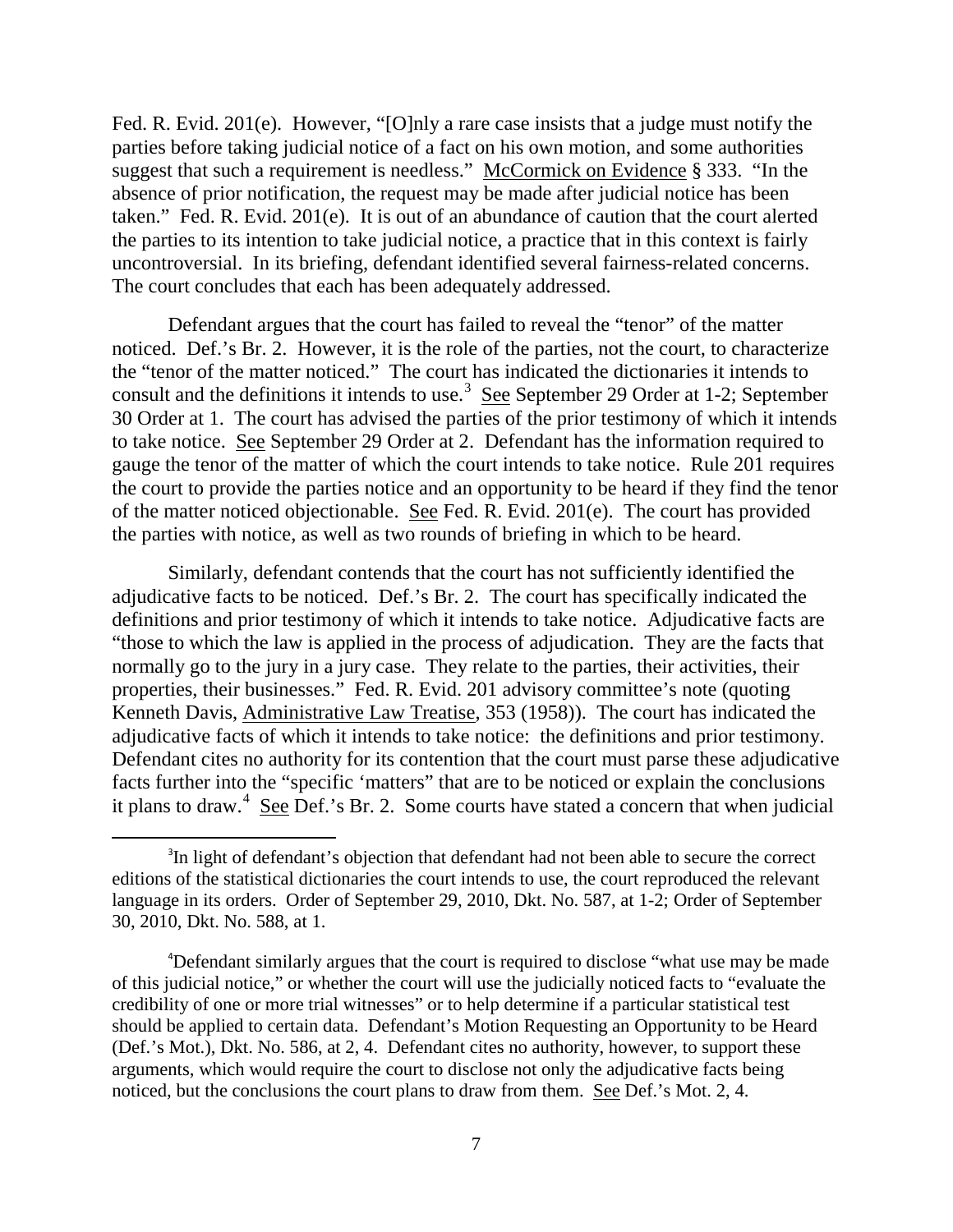notice is taken of complex and lengthy materials such as court documents, from which "any number of distinct facts might be drawn," that the parties be alerted to what particular adjudicative facts are being noticed. See, e.g., Colonial Leasing Co. of New England v. Logistics Control Grp. Int'l (Colonial Leasing), 762 F.2d 454, 459 (5th Cir. 1985). The court has addressed this potential source of concern by indicating the precise testimony and the definitions of which it intends to take notice.

Defendant argues that the court has failed to provide justification for its use of judicial notice. Defendant cites a quotation in the court's September 21 Order from a case in which the United States Court of Appeals for the Sixth Circuit (Sixth Circuit) stated that before taking judicial notice, a court should "identify the fact it is noticing, and its justification for doing so." Def.'s Mot. 1 (quoting September 21 Order at 2 (quoting United States v. Mentz, 840 F.2d 315, 322 (6th Cir. 1988))) (emphasis omitted). The citation defendant refers to, which appears in a parenthetical, was merely illustrative of the procedure courts in another circuit follow when taking judicial notice. The textual sentence preceding the citation was more narrow: "The court may take judicial notice sua sponte but should give the parties notice and an opportunity to be heard." September 21 Order at 1. The court is not bound by the precedent of the Sixth Circuit, and defendant cites no binding authority for the proposition that the court is required to justify its taking of judicial notice. Nonetheless, for the sake of judicial economy, the court explained its justifications in its September 29 Order. In particular, the court advised the parties that it had consulted the definition of the word "outlier" "to better understand the parties' dispute regarding Mr. Martin's 'outlier analysis,'" September 29 Order at 1, and that it had consulted the definitions of the terms "Grubbs Test" and "ESD Test" "as a means of understanding the terms used in the foregoing testimony of Mr. Reineke," which appeared ambiguous from the trial transcript and electronic digital recording. Id. at 2.

Defendant contends that judicial notice would be problematic if the court uses it to "fill in some gap in [p]laintiff's case without first giving [d]efendant adequate notice and an opportunity to respond with its own evidence." Def.'s Br. 2 (citing Weinstein's Federal Evidence § 201.32[1] n.2.1 and Colonial Leasing, 762 F.2d at 461). The plaintiff in Colonial Leasing alleged that the defendant was attempting to make a fraudulent conveyance to avoid paying a judgment entered against it in another state. 762 F.2d at 456-57. The plaintiff had failed at trial to introduce any evidence that the judgment existed, or to provide any other evidence that it was a creditor, an element of its prima facie case. Id. at 457, 460. After the close of evidence, the trial court had taken judicial notice of the judgment, which "effectively preserved Colonial's prima facie case retroactively." Id. at 460. The United States Court of Appeals for the Fifth Circuit (Fifth Circuit), remanding for a new trial on the issue of creditor status, noted that the defendant was deprived by the court's actions of an opportunity to argue that the judgment was entered fraudulently or with the collusion of the creditor. Id. at 460-61. Because the defendant believed, correctly, that the plaintiff had failed to introduce any evidence of its creditor status, it had rested at trial without making any such rebuttal. Id. at 460.